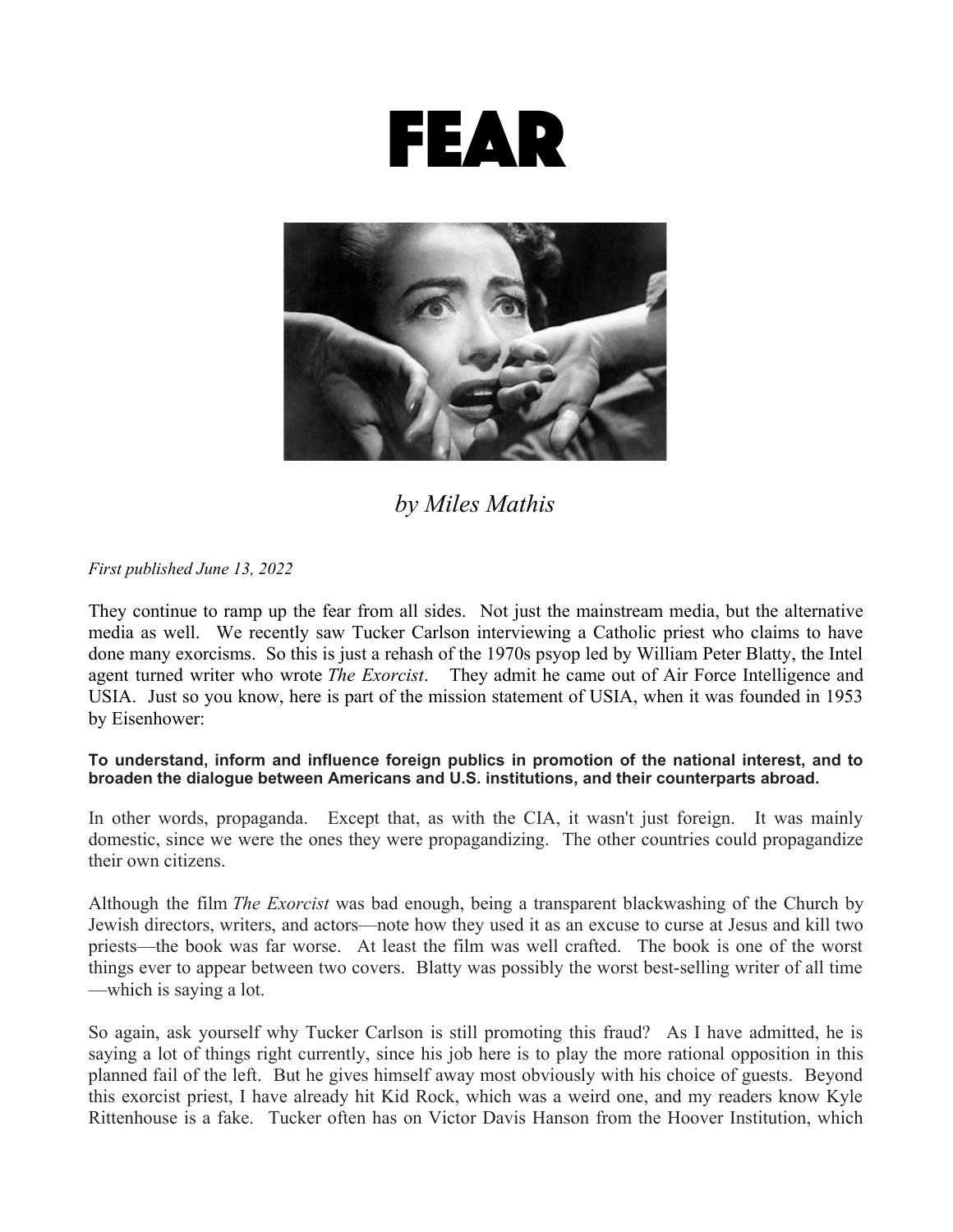only works because most people don't know the HI is a bastion of fascism pretending to be conservative right now. Tucker has interviewed Michio Kaku, another huge phony and mouthpiece for mainstream science, used to sell all their treasury dips. Tucker has interviewed Ashli Babbitt's widow, which is curious since she isn't dead. She is an Air Force agent who faked her death. He has interviewed Marjorie Taylor Greene on her school's hostage situation and on the Jan. 6 prisoners, both fake. He has interviewed Max Lugavere telling us that diet and lifestyle cause Alzheimer's, when that is mostly false. Environmental toxins like fluoride, aluminum, mercury, and other heavy metals are the trigger there, with HFCS just being an adjuvant or accelerator. So Tucker appears to be blocking for the chemical companies and military. He has interviewed many selling Uvalde as real when it isn't. One of Tucker's headlines was "Biden divided country in a moment of deep pain", but Tucker is doing that too to the best of his ability.

Another big fear tactic this week was the announcement that a Google executive had been fired for talking to the big computers, claiming they were sentient. That is also a fake story, sold to make you think all the sci-fi movies were coming true, with computers on the rise against you along with everything else. They aren't. Along with the creation of fear, this story was manufactured to make you think all the money spent on AI was leading to real advances, even if they were scary. But most of that money—like all other taxes—is being pissed down the drain with nothing to show for it. It is another huge fraud on the taxpayer, along with the rest of what now passes for mainstream science.

We also see daily stories on French youth rioting, or black emigrants attacking mothers with babies, or guys pushing women onto the tracks in NYC, or people stabbing eachother on the streets in Chicago. All Hollywood, all fiction. I don't believe any of those stories. When they show video, we either see nothing or we see something that looks staged. All these stories are pushed to create division: look closely and you will always see they are spinning it as man versus woman or black versus white, or black versus Asian, or local versus emigrant, or gay versus straight, or pro-choice versus pro-life.

Which brings us to the protestors at the Supreme Court Justices' homes. Also fake. Also staged. Including the guy arrested for attempted murder against Kavanaugh. More CIA theater. Protesting at these homes or trying to shut down the Supreme Court is highly illegal, so if this stuff is happening it is being staged.

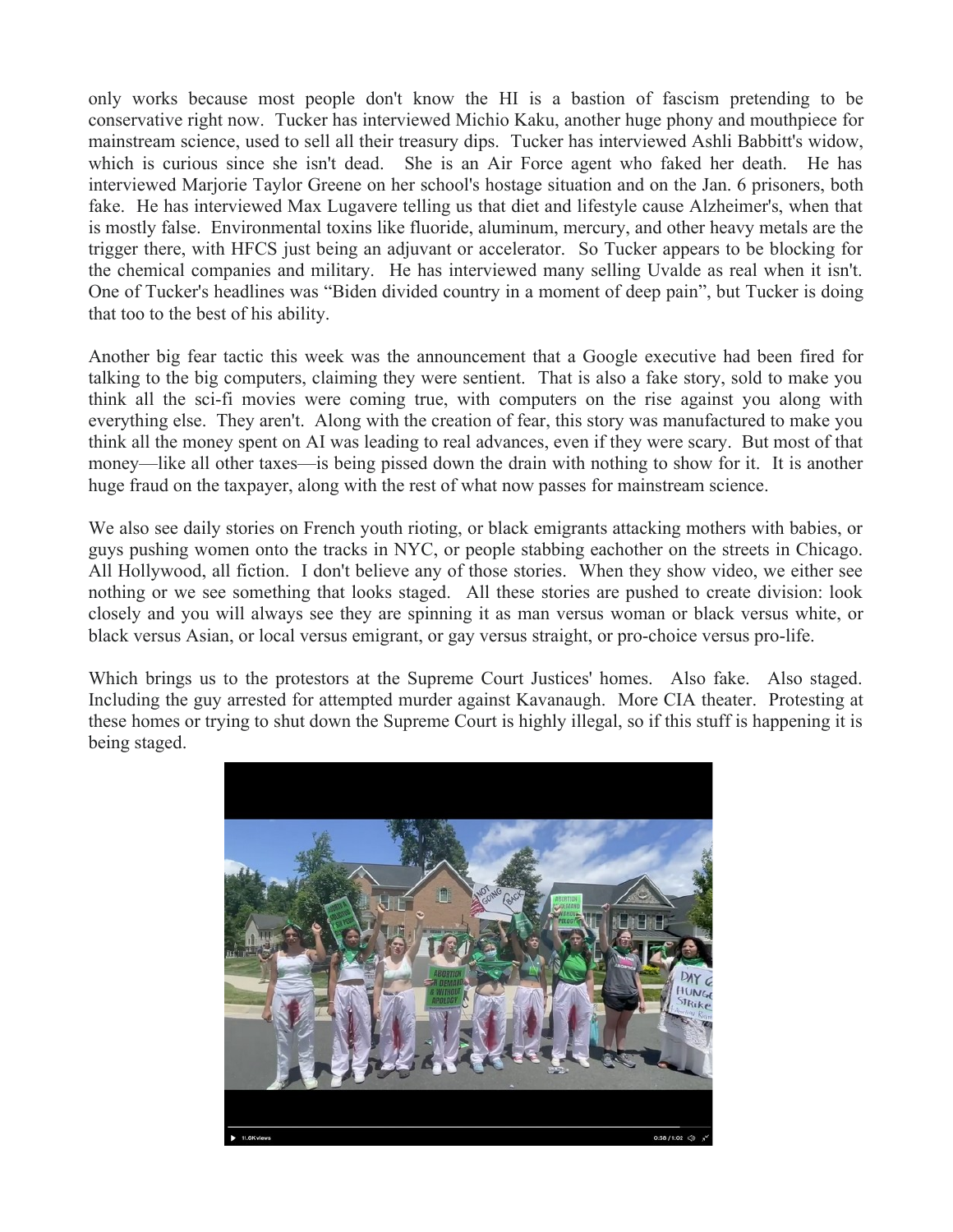Does that look like an organic abortion rights protest? Ten girls, average age 20, all dressed alike? And no one else on the street. Obviously staged. All you need is ten girls and a cameramen, and you can pay the girls with hard-to-find tampons, which it looks like they need.

Same for the firebombing of the pro-life pregnancy centers. All they do is rent a dilapidated building, put a pro-life sign on it, and then have a CIA agent throw a Molotov cocktail in it. Voila: you have a firebombing. And also probably insurance fraud, since insurance then pays to restore the building. It is the same thing they have been doing for two years, with the fake rioting and fake property destruction, often at a Target or a police station scheduled for an upgrade and rebuild.



That photo, the first one I came across, confirms my analysis. Note the missing sign just a few feet away from the CAPS sign. Indicating a dilapidated shopping center. And the CAPS sign looks brand new. Well what do you know! And how fake does the inset photo look? "Hey dude, film me firebombing this pregnancy clinic during the day so we can post it on youtube and maybe get busted by the feds!" "Oh, no, they could never identify us from our watches or spectacles or flower scarves or super recognizable red balaclavas with targets on top!"

Same for the recent arrest of rightwingers who were planning to protest an LGBT event. Except for one thing: protesting an event or counterprotesting isn't against the law, so I don't know what they plan to charge these people with. Conspiracy to carpool and walk around with signs? Also strange that these rightwing counterprotestors just happened to be dressed in identical white balaclavas, not only hiding their identities but making them look like the usual CIA actors in uniform. [Paul Watson](https://www.infowars.com/posts/this-isnt-weird-at-all/) actually commented on this one, so I guess he didn't get the "sell it as real" memo.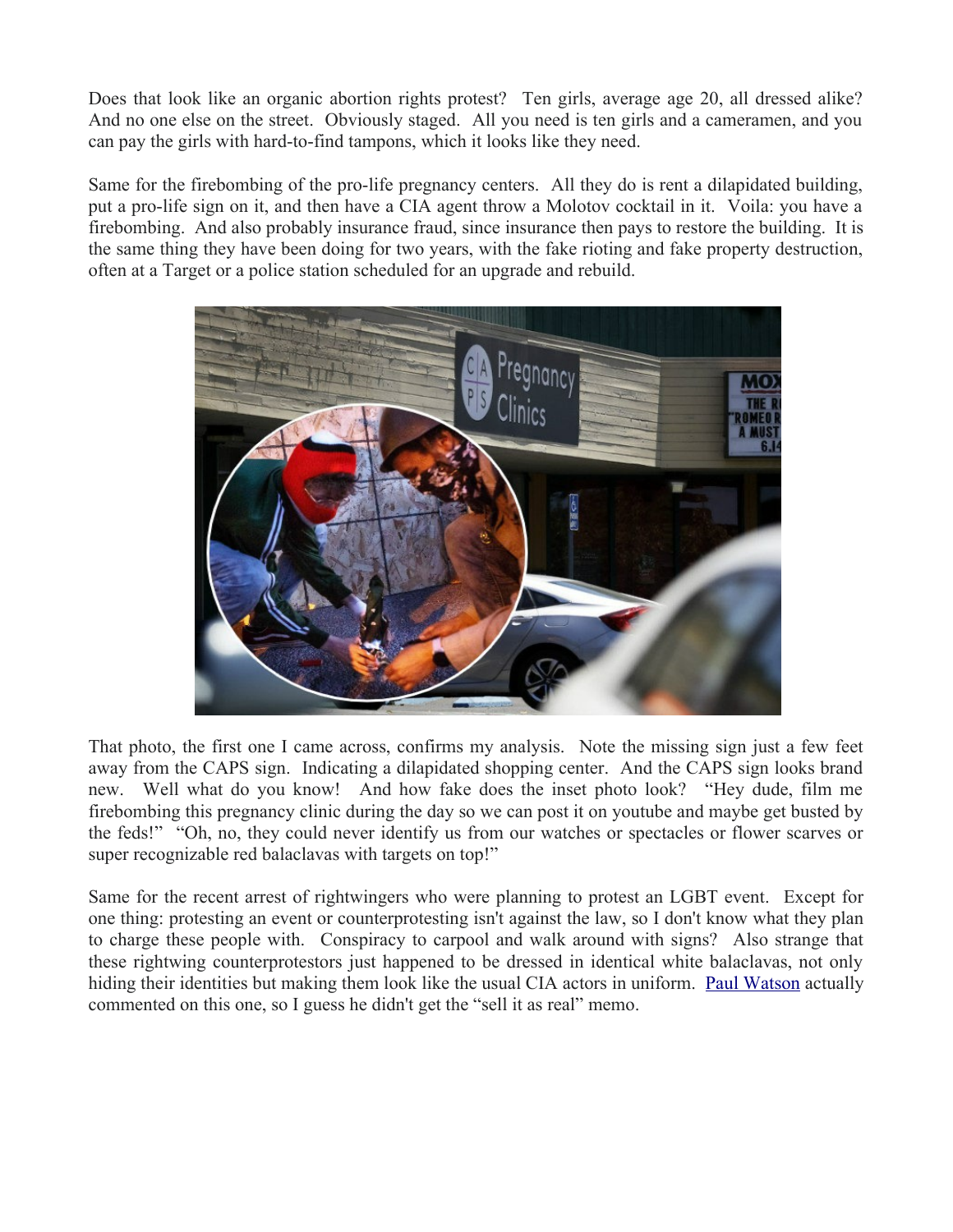

They have just released a list of those arrested. Check out these *first* names: Josiah, Mishael, Jared, Nathan, Colton, Kieran, Cameron, Forrest, Dakota, Spencer, Alexander (Sisenstein), Wesley (van Horn), Graham, Connor, Nathaniel, Branden. These are alleged Idaho white supremacists with Jewish and peerage names. Not what you expected, I expect. They sound like they should be playing on the PGA tour, not running Patriot events in Idaho.



I mean, that doesn't look staged at all, does it? They are all handcuffed, so why would they still have on their face coverings? Will they wear those to trial?

The Pride parades are also hugely staged as planned-fail events, with Intel inserting their own actors. This is only to be expected, since there is now nowhere CIA *isn't* inserting their own actors. With millions of employees, these people have to be doing something, and this is just one of the things you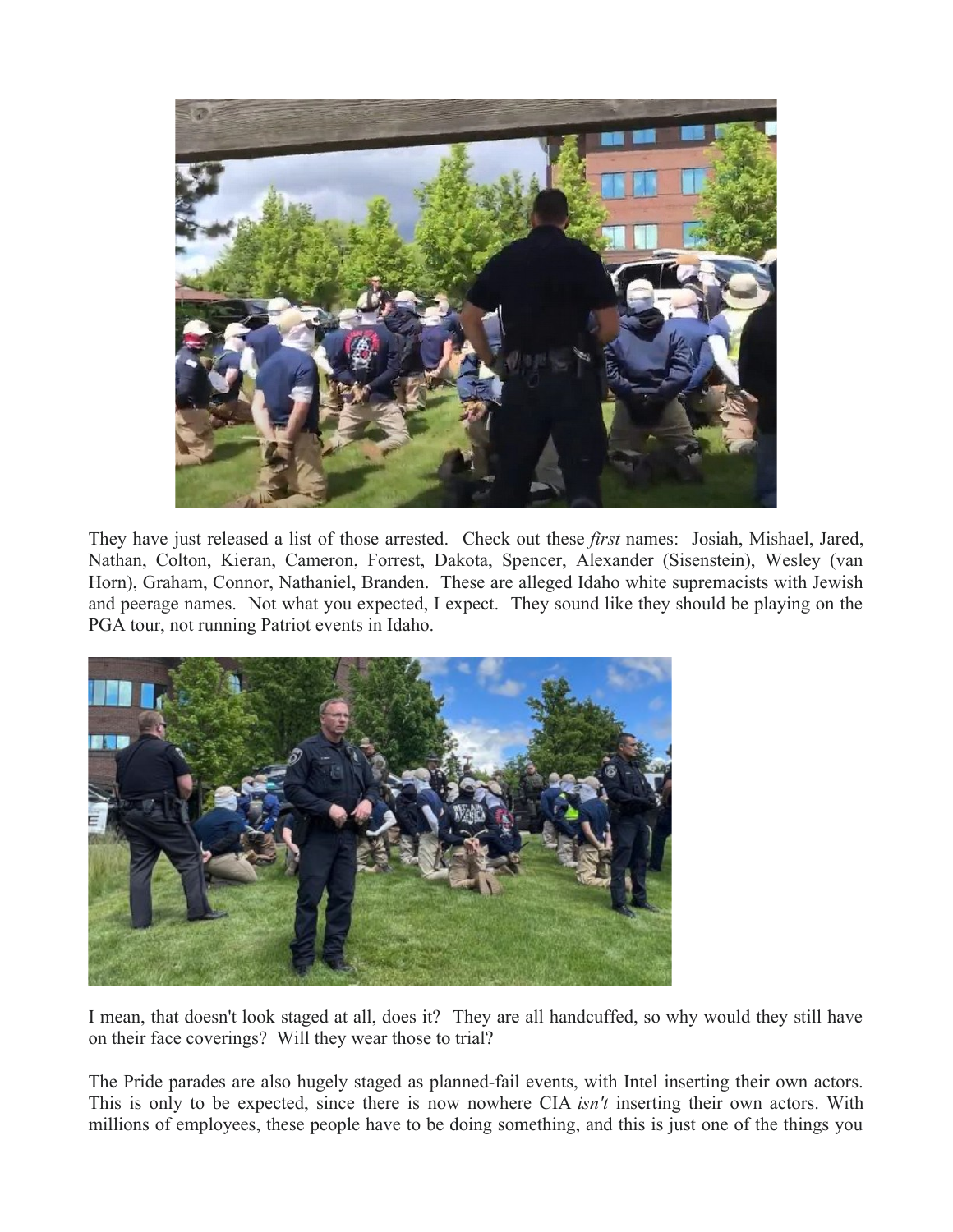are paying them to do with your taxes. Intel *wants* to create backlash against LGBT, not only as part of Operation Chaos, but as part of their effort to turn you hard right. You can't be turned hard right without a backlash against LGBT, can you? Which is why I say real gays and trannies shouldn't be for any of this right now, and many of them aren't. These Pride parades make normal people think all gay activists are nude twerkers or puppy-kink weirdos, which isn't really what the gay community needs right now. As I say, years of progress for women and gays are being erased right now.

It is a bit easier to see how years of progress for women are being erased: the word woman is being erased itself, and it is not being replaced with *womyn* or something. Women are being replaced by trannies and gender-fluids and gray-people, so basically women are being replaced by guys pretending to be women. And that isn't only in sports, where women are being driven out of their own tournaments. It is in society as a whole. Will this reverse when the switch is flipped and the country turns hard right? Probably, though the damage has already been done. Feminism has been forever damaged by the events of the last decade, and that has been no accident. A hard right turn cannot reconstitute feminism, by definition. It can return us to natural definitions of words like woman, but it cannot right the wrongs of the present and recent past.

We see the blackwash again with Tucker Carlson, who—among many others—is selling the new Democrat party as the party of rich white women and wine moms. So when the Democratic party soon tanks, white women will go down with them. As you see, it isn't just white men being targeted. Do NOT expect either white men or white women to make a comeback after the midterms and the Red Surge. Some things will change big time, but not that.

And in another indication this was all planned, we saw today a compilation of Trump predictions concerning a Biden presidency, including the prediction of \$6 gasoline, economic recession, and 2<sup>nd</sup> Amendment attacks. Conservative outlets are selling that as amazing prognostication by Trump, but I see it as proof Trump had seen the script beforehand.

But back to the fear. The fake war with Ukraine has been used to ramp up the fake nuclear threat, with Putin scripted to threaten major attacks on western cities, including top cities in Europe and the US. Both mainstream and alternative outlets are leading with pictures of mushroom clouds, showing us that all subtlety in propaganda long went out the window. Everyone has replaced their OBEY signs with FEAR signs.

In similar news, we are told China is increasing its stockpile of nuclear weapons. One problem: they don't have any. [No one does.](http://mileswmathis.com/trinity.pdf) It's duck-and-cover bullshit and always has been.

I have also seen stories about the Sun soon going supernova, to add to the fear. Readers have even asked me about it. Funny, since the Sun is too small to ever go supernova. According to the mainstream, the Sun is a G-type main sequence star, and Gs don't supernova. They just burn out. The Sun is not scheduled to burn out for billions of years.

What about giant asteroids hitting the Earth, as in several Hollywood movies? Not impossible, but highly unlikely in your lifetime. The last life-threatening impact was **35 million years ago**, so the odds of your being killed by such an asteroid are about the same as your winning the lottery. The difference being that someone (allegedly) wins the lottery every year, but no one gets killed by a large asteroid event. So you might as well walk around being afraid a piano is going to fall on you.